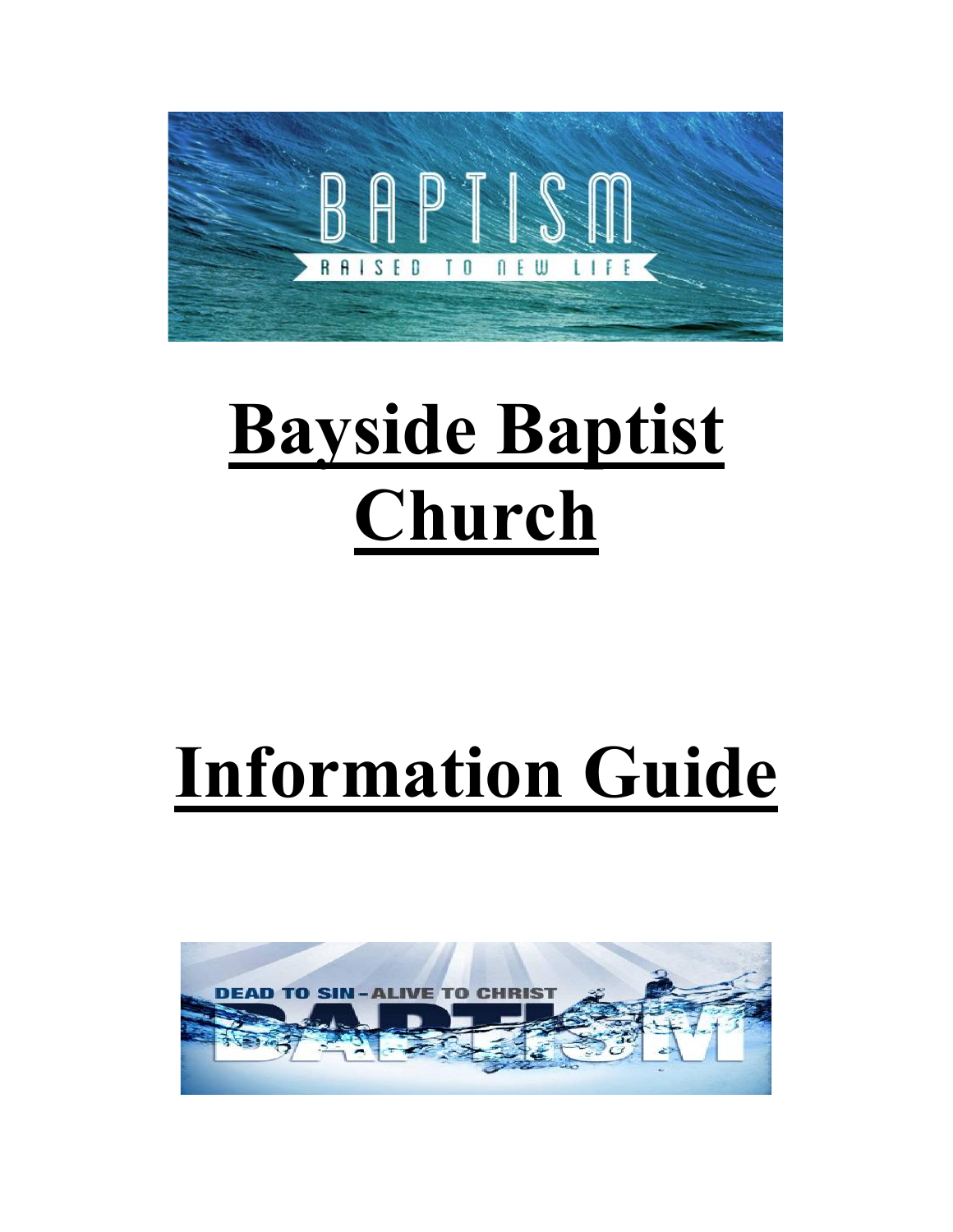#### Bayside Baptist Church Water Baptism Guide

# **INTRODUCTION**

Today we will study the ordinance of water baptism. The New Testament church has two ordinances: Water Baptism and the Lord's Supper. An ordinance is something ordained by God for us as believers to carry out.

This is a statement from The Baptist Faith and Message, *"Christian baptism is the immersion of a believer in water in the name of the Father, the Son, and the Holy Spirit. It is an act of obedience symbolizing the believer's faith in a crucified, buried,* and risen Savior, the believer's death to sin, the burial of the old life and the *resurrection to walk in newness of life in Jesus Christ. It is a testimony to his faith in the final resurrection of the dead***."(**p.14)

# **I. WHY Should I Be Baptized?**

Why do we do this?

A. I am not being baptized in order to:

1. To please my friends, my parents or my pastor. This is not about seeking man's approval

- 2. Because my church believes in it.
- 3. Not to fulfill tradition or follow a religious form.
- B. I am being baptized:
	- 1. Because Christ is my example

a) Matthew  $3:13-17-1$  identify with Him

b) I Peter  $2:21$  – Leaving us an example that we should follow in His footsteps.

2. Because Christ gave His command

a) Matthew  $28:19-20 - I$  desire to obey Him in doing this

# **II. WHEN Should I Be Baptized?**

A. I should not be baptized:

- 1. Before I have accepted Jesus as my Savior.
- 2. When I understand better.
- 3. When I feel I am ready.
- 4. When I am a better Christian.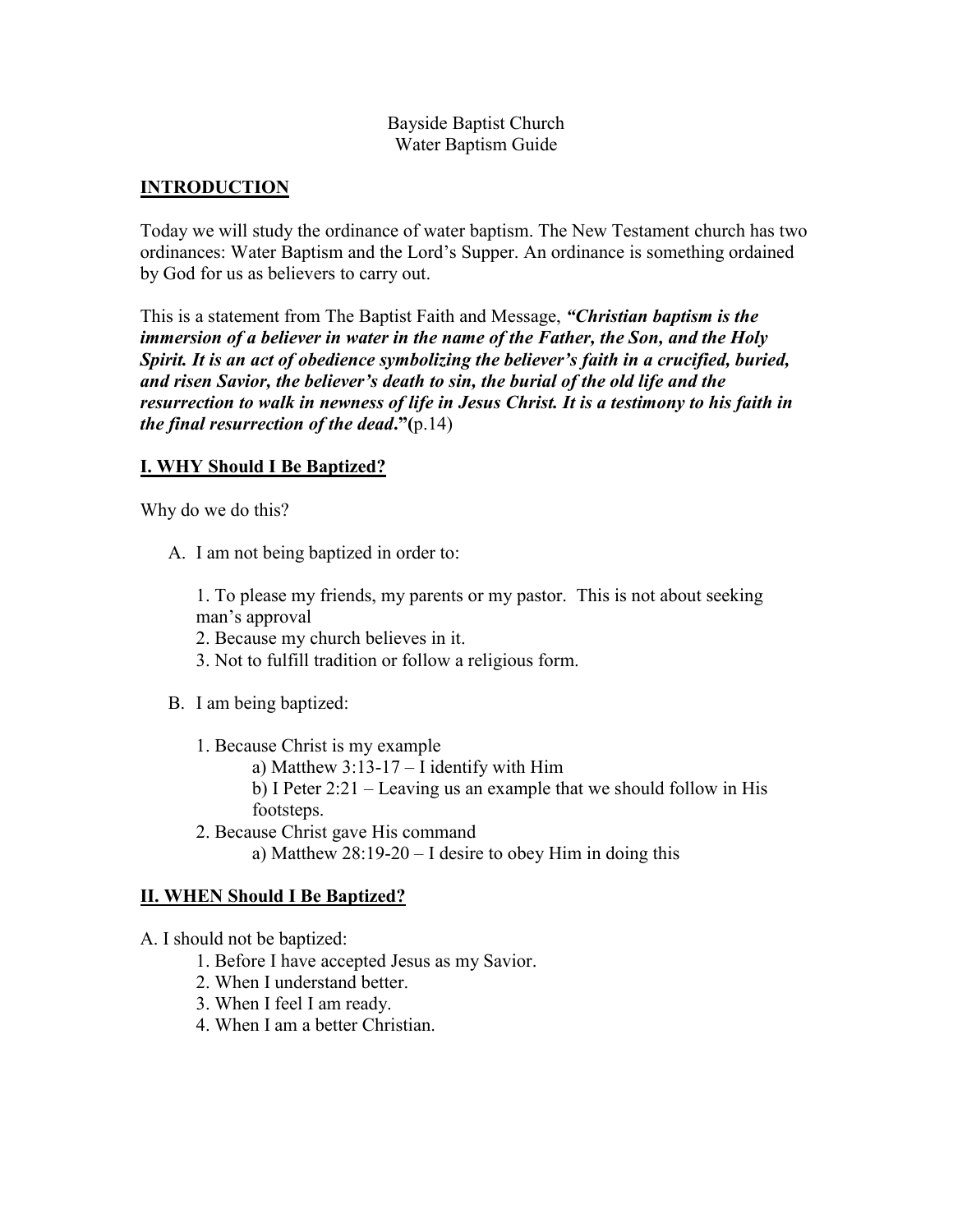#### B. I should be baptized:

1. When I have repented of my sin and received Jesus as my Savior. This is the first step before water baptism can be a significant experience. It is a testimony that Christ has changed by life.

a) Matthew 3:5-9 b) Acts 2:37-38 c) Acts 8:36-38

2. As soon after my commitment as I have opportunity.

a) Acts 2:41 b) Acts 9:17-18

#### **III. HOW Should I Be Baptized?**

This important question relates to the method of baptism. We baptize by immersion which means going under the water. Consider these facts...

a. The Greek word "baptizo" translated into the English means "to immerse, dip or submerge".

b. Jesus was immersed in His baptism. Matthew 3:16 says that after He was baptized, He "...went up immediately from the water..."

c. Immersion is the only method of baptism that properly identifies the believer with Christ in His death, burial and resurrection. It is a symbol or picture of what has happened to the believer. Read Romans 6:2-4 and Colossians 2:12.

d. The New Testament Church baptized by immersion. With the Ethiopian eunuch as described in Acts 8:36-38, it says that "they both went down into the water, Philip as well as the eunuch; and he baptized him.<sup>\*</sup> It is clear that Philip took the Ethiopian into the water and immersed him. Immersion is not just another method of baptism or one of many choices. Immersion is a picture, an outward expression of faith in the death, burial and resurrection of Jesus Christ.

#### **IV. By WHOSE Authority Should I Be Baptized? Matthew 28:19-20**

A. **In the name of the Father** – He was the One who voiced His approval at His Son's baptism. Matthew  $3:17$ **B. In the name of the Son** – He is the One whose sacrifice for our sins made our new life possible. Matthew 1:21

C. In the name of the Holy Spirit – He is the One whose power brings the work of regeneration and renewing in us. Titus 3:5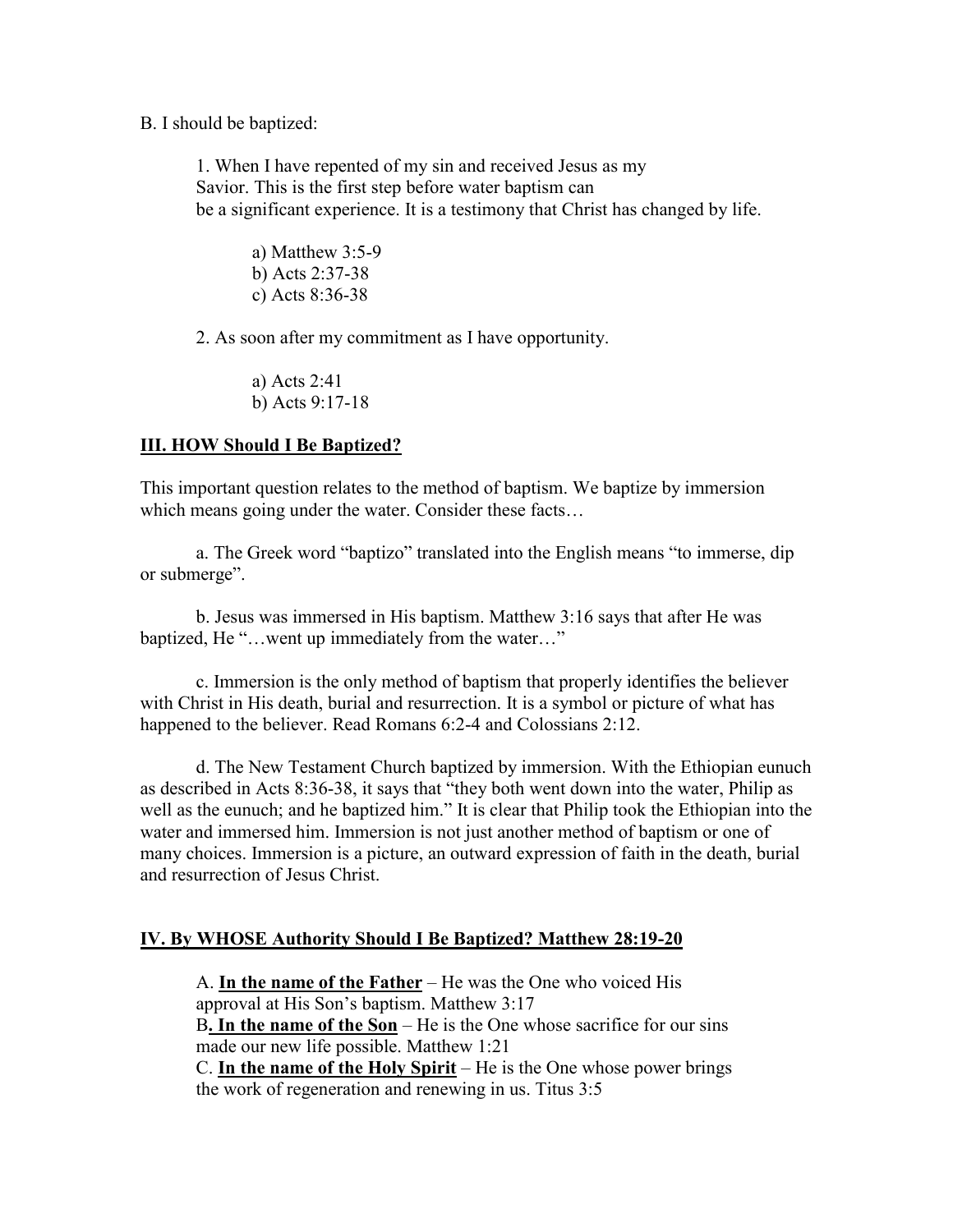# **V. WHAT Should Baptism Mean To Me?**

A. Baptism is not:

- 1. A conversion experience
- 2. The way of salvation
- 3. My ticket to heaven
- B. Baptism is:

# 1.  $\Delta$  step of faith  $-$  I Corinthians 15:1-4

In baptism I am expressing my faith in Christ: "I believe you died for me. I believe you have saved me from my sins." We are seeking God's approval, not man's. Jesus received His Father's approval when He was baptized in water.

#### 2. **A step of obedience**  $-$  John 14:15

By obeying Christ's command I am submitting to His authority and recognizing His right to be Lord of my life.

#### 3. A step of commitment  $-$  Mark 8:34; Matthew 10:32

In baptism I am saying before God, my fellow believers, and the whole world, that I have made my choice; that my life from this day forward is committed to Jesus Christ.

#### 4. **A public testimony –**

I have said "yes" to Christ and "no" to sin and the devil. I have decided to follow Jesus.

# **VI. WHAT Will Baptism Do For Me?**

- A. Water baptism will not:
	- 1. Cleanse me from sin.
	- 2. Make me a new person.
	- 3. Give me eternal life.